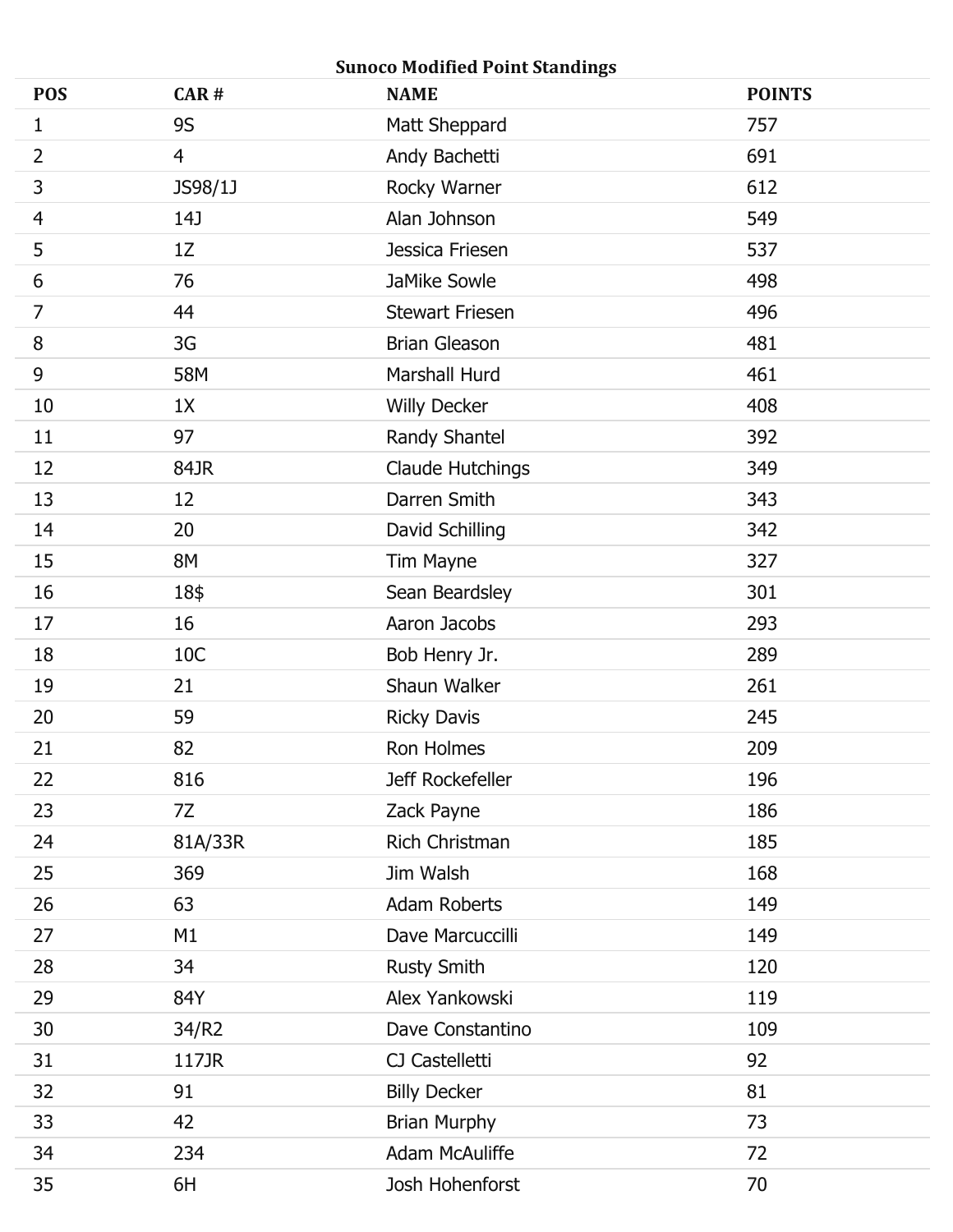| 36 | 9V             | Vincent Visconti         | 69 |
|----|----------------|--------------------------|----|
| 37 | B16/77         | Alan Barker              | 62 |
| 38 | 6H             | JR Hurlburt              | 59 |
| 39 | 14             | Kaliee DeMorier          | 54 |
| 40 | 14R            | Ryan Odasz               | 52 |
| 41 | 19             | <b>Tim Fuller</b>        | 48 |
| 42 | 11T            | Jeff Taylor              | 47 |
| 43 | 93             | Danny Varin              | 46 |
| 44 | 27J            | Corey Cormier            | 42 |
| 45 | 33X            | Matt Janczuk             | 42 |
| 46 | 20C            | Craig Hanson             | 30 |
| 47 | 37             | <b>Alex Tonkin</b>       | 26 |
| 48 | 21P            | Pep Corradi              | 25 |
| 49 | $\mathbf{1}$   | <b>Tyler Dippel</b>      | 25 |
| 50 | 111            | <b>Demetrios Drellos</b> | 25 |
| 51 | 2A             | Mike Gular               | 25 |
| 52 | 55             | <b>Brett Haas</b>        | 25 |
| 53 | 97             | <b>Bobby Hackel</b>      | 25 |
| 54 | 2RJ            | Ronnie Johnson           | 25 |
| 55 | 3J             | Joe Judge                | 25 |
| 56 | 29             | Ryan Krachun             | 25 |
| 57 | 35             | Mike Mahaney             | 25 |
| 58 | 44             | Anthony Perrego          | 25 |
| 59 | 17             | Elmo Reckner             | 25 |
| 60 | 25             | Eric Rudolph             | 25 |
| 61 | 28T            | Mike Trautschold         | 25 |
| 62 | $2^{\circ}$    | <b>Billy VanPelt</b>     | 25 |
| 63 | <b>18V</b>     | <b>Bobby Varin</b>       | 25 |
| 64 | $\overline{3}$ | Matt Williamson          | 25 |
| 65 | 62             | Walt Chyrywaty           | 23 |
| 66 | 19W            | Justin Wright            | 22 |
| 67 | 98T            | <b>Tanner Warner</b>     | 20 |
| 68 | 4C             | Cody Clark               | 20 |
| 69 | R <sub>2</sub> | <b>Rusty Smith</b>       | 20 |
| 70 | 22             | John Lutes Jr.           | 20 |
| 71 | 7G             | <b>Brad Godshalk</b>     | 20 |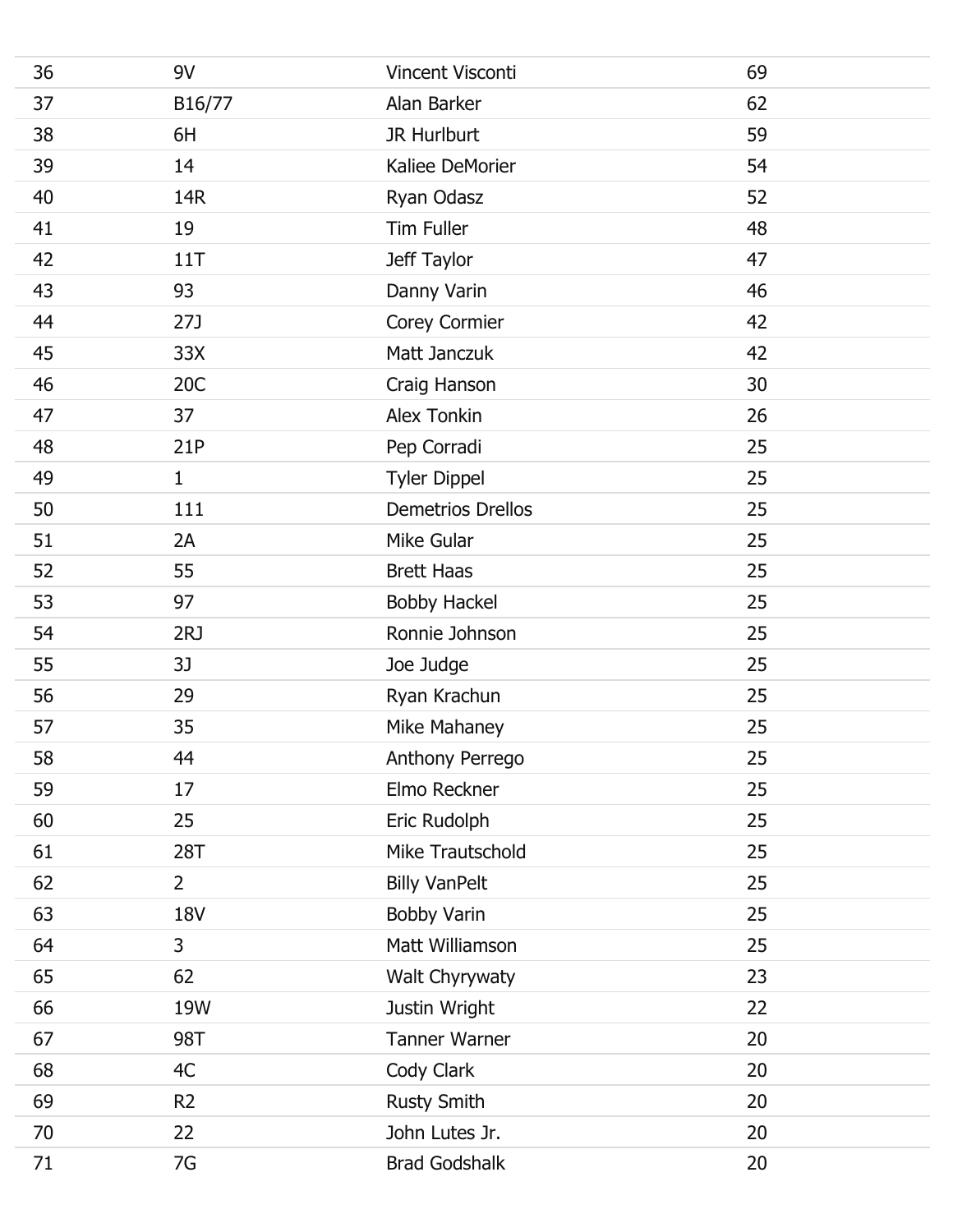| <b>POS</b>     | CAR#           | Worthington Industries Crate 602 Sportsman Standings<br><b>NAME</b> | <b>POINTS</b> |
|----------------|----------------|---------------------------------------------------------------------|---------------|
| 1              | 33X            | Matt Janczuk                                                        | 665           |
| $\overline{2}$ | 1X             | Willy Decker Jr.                                                    | 622           |
| 3              | 12             | Addison Bowman                                                      | 613           |
| $\overline{4}$ | 14T            | Payton Talbot                                                       | 609           |
| 5              | 21C            | <b>Brian Calabrese</b>                                              | 604           |
| 6              | <b>82S</b>     | <b>Will Shields</b>                                                 | 549           |
| $\overline{7}$ | 14AJ           | AJ Miller                                                           | 528           |
| 8              | 87             | Rocco Leone                                                         | 509           |
| $9\,$          | 318            | Dave Richer                                                         | 483           |
| 10             | 63             | Chip Constantino                                                    | 469           |
| 11             | 77L            | Ed Lukas                                                            | 459           |
| 12             | 15             | Shawn Frost                                                         | 431           |
| 13             | 31             | Steve Kotary                                                        | 314           |
| 14             | 42             | Tucker O'Connor                                                     | 305           |
| 15             | 3              | <b>Tanner Warner</b>                                                | 300           |
| 16             | 39             | <b>Richie Riggs</b>                                                 | 281           |
| 17             | 7H             | Alan Hodge                                                          | 276           |
| 18             | 71             | Tim Falter                                                          | 267           |
| 19             | 19L            | Joe Williams                                                        | 233           |
| 20             | 10%            | Chad Edwards                                                        | 232           |
| 21             | 4M             | Dave Manchester                                                     | 227           |
| 22             | 15D            | Kyle DeMetro                                                        | 216           |
| 23             | 33G            | Mike Grover                                                         | 191           |
| 24             | 44C            | Ed Downing                                                          | 176           |
| 25             | 51             | Kevin Crave                                                         | 176           |
| 26             | 78A            | <b>Brad Alger</b>                                                   | 168           |
| 27             | 27             | Jason Reome                                                         | 149           |
| 28             | 54H            | Kurtis Hohensheldt                                                  | 142           |
| 29             | 220            | <b>Scott Mallette</b>                                               | 128           |
| 30             | <b>B4</b>      | John Baker                                                          | 127           |
| 31             | 557            | Pat Nolan                                                           | 115           |
| 32             | 110            | Dana Camenga                                                        | 113           |
| 33             | 13             | <b>Ted Starr</b>                                                    | 111           |
| 34             | $\overline{4}$ | Cody Clark                                                          | 109           |
| 35             | 23T            | David Dickey                                                        | 105           |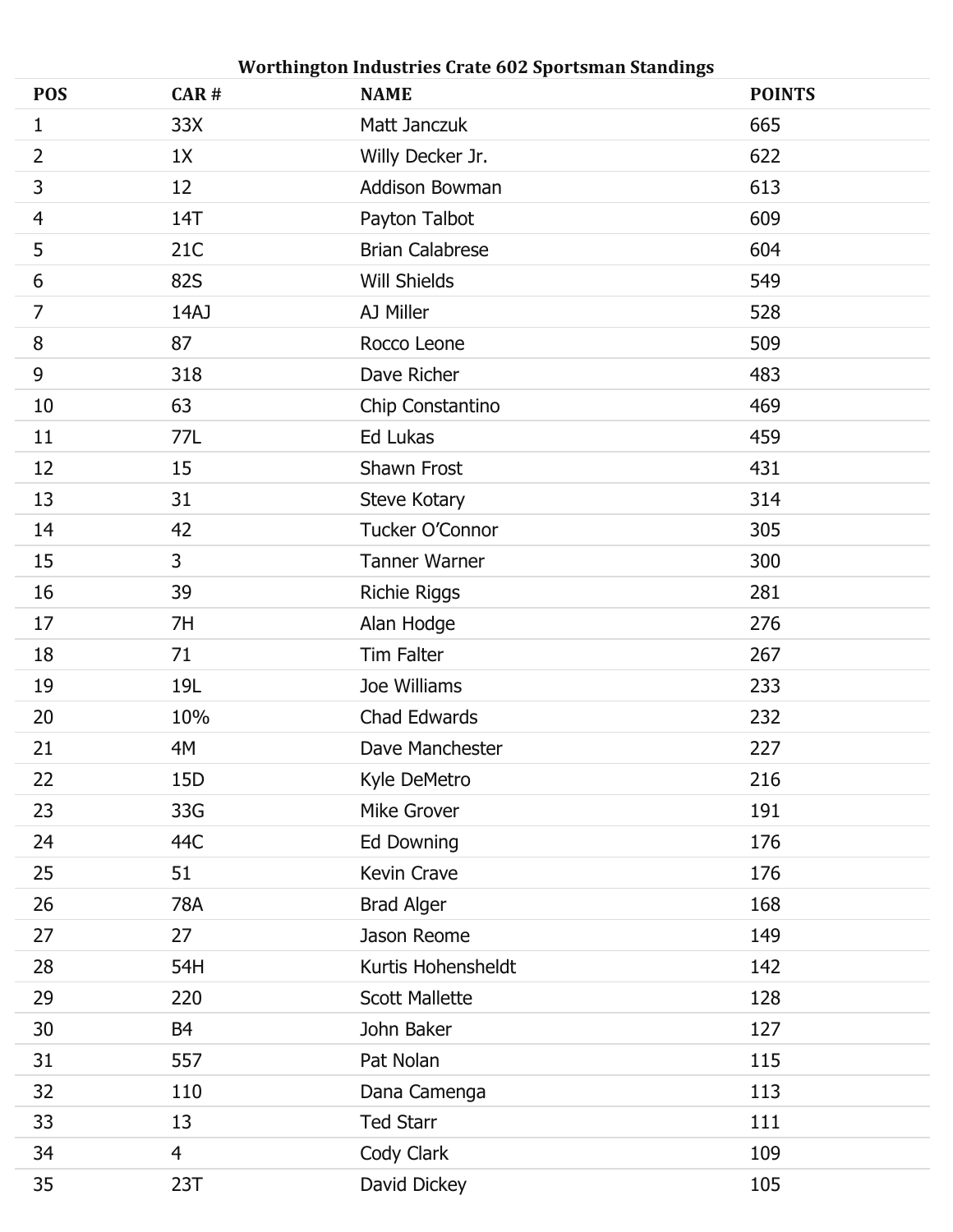| 36 | 1M             | Mark Mortensen         | 102 |
|----|----------------|------------------------|-----|
| 37 | <b>B24</b>     | <b>Brendan Gibbons</b> | 96  |
| 38 | 42             | <b>Brian Murphy</b>    | 94  |
| 39 | 22             | Anthony Cartamone      | 88  |
| 40 | $\overline{7}$ | Robert Bublak          | 86  |
| 41 | 10A            | AJ Digsby              | 83  |
| 42 | 1              | <b>Nick Stone</b>      | 74  |
| 43 | 14Z            | <b>Troy Zilles</b>     | 73  |
| 44 | 9              | Jeremiah Munson        | 65  |
| 45 | 42L220         | Harry Murphy           | 63  |
| 46 | 17J            | Brent Joy              | 58  |
| 47 | 17E            | Mark Effner            | 46  |
| 48 | 66             | Don Bellen             | 46  |
| 49 | 28             | Dylan Eldred           | 45  |
| 50 | 25             | Stephen Gray           | 38  |
| 51 | 69             | <b>Brian Borst</b>     | 34  |
| 52 | 06W            | Dorian Wahdan          | 26  |
| 53 | 27             | Michael Ballestero     | 25  |
| 54 | 24             | Joey Bruning           | 25  |
| 55 | 713            | <b>Tommy Collins</b>   | 25  |
| 56 | 72             | <b>Steve Davis</b>     | 25  |
| 57 | 5K             | Kaiden Dgien           | 25  |
| 58 | 8              | Alan Fink              | 25  |
| 59 | 17A            | Aiden Grover           | 25  |
| 60 | 12G            | Matt Guererri          | 25  |
| 61 | 97             | <b>Bobby Hackel</b>    | 25  |
| 62 | 82             | David Hackett Jr.      | 25  |
| 63 | 22             | Tim Hartman Jr.        | 25  |
| 64 | 9K             | <b>Blaine Klinger</b>  | 25  |
| 65 | 60             | Hunter Lapp            | 25  |
| 66 | 96             | Michael McCallion      | 25  |
| 67 | 15M            | Daniel Morgiewicz      | 25  |
| 68 | 70A            | Alex Payne             | 25  |
| 69 | 5K             | Kenny Peoples Jr.      | 25  |
| 70 | 72             | Ajay Potrzebowski      | 25  |
| 71 | 9              | Joe Toth               | 25  |
| 72 | 123            | Dale Welty             | 25  |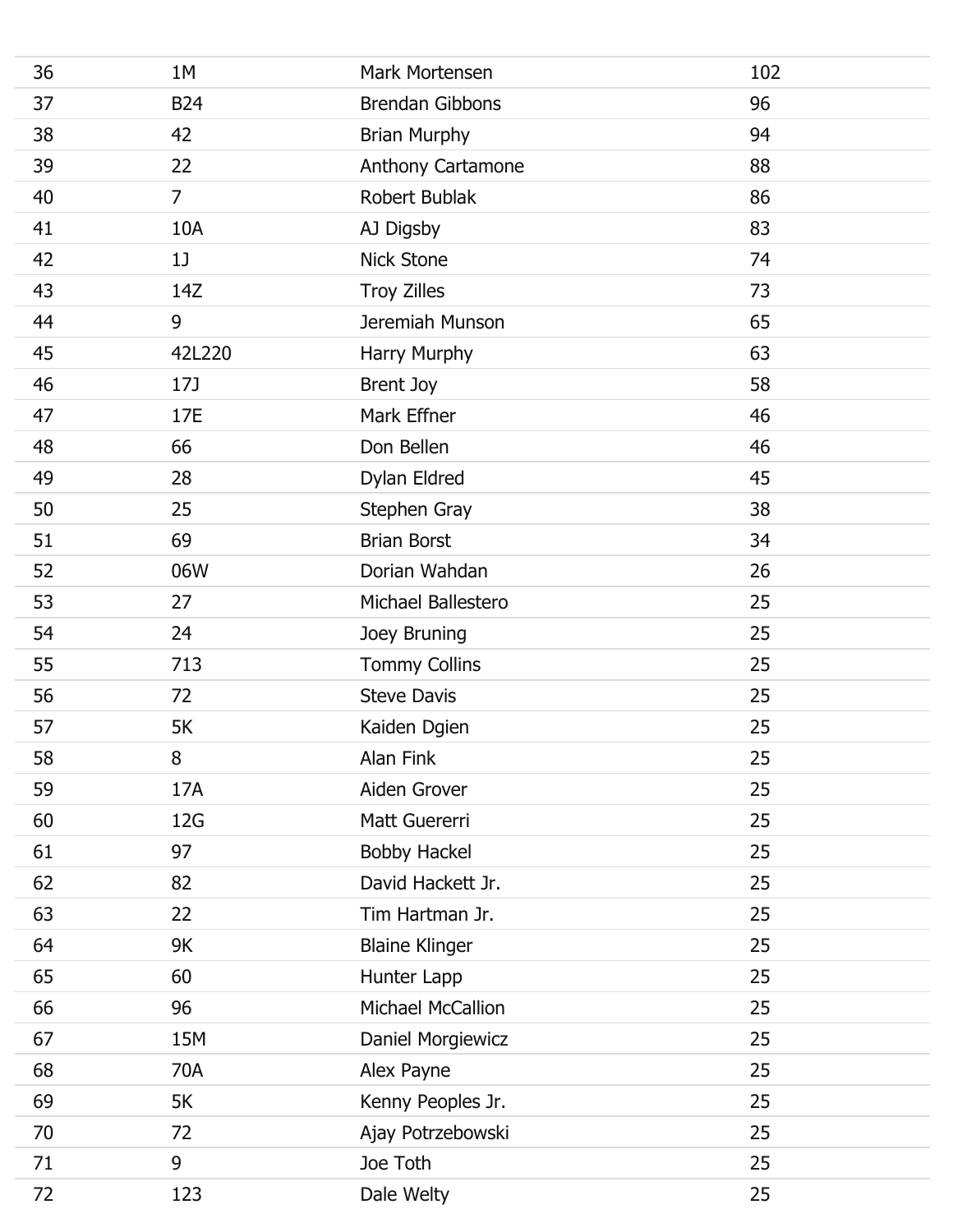| 73 | 17T | <b>Troy Palmer</b>    | 25 |
|----|-----|-----------------------|----|
| 74 | 23  | <b>Brandon Loucks</b> | 23 |
| 75 | 16  | Nikki Ouellette       | 23 |
| 76 | 31  | Jeff Kotary           | 21 |
| 77 | 26A | Aaron Burton          | 20 |
| 78 | 18  | Chris Stockham        | 20 |
| 79 | 262 | Matt Richardson       | 20 |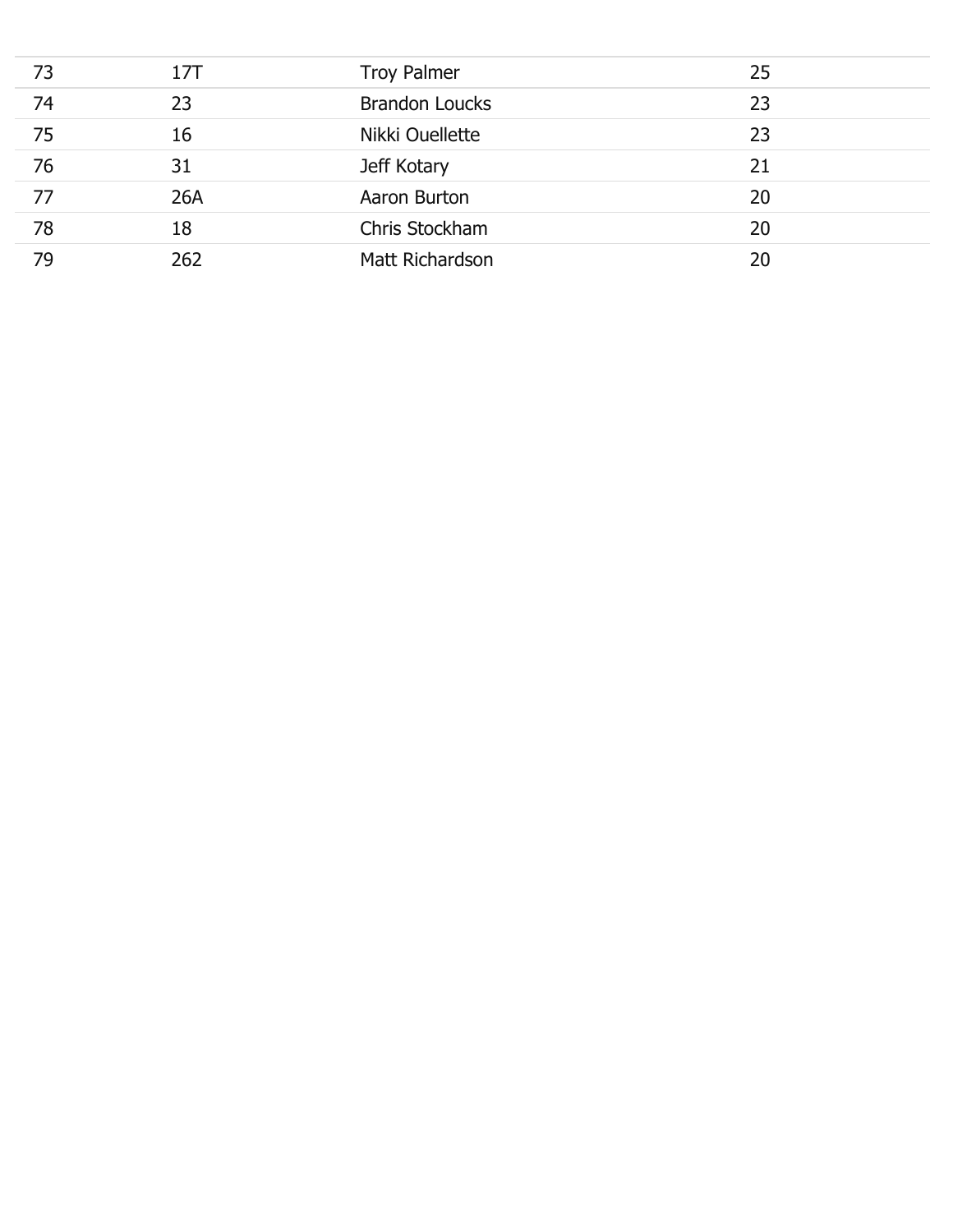| <b>POS</b>     | CAR#  | <b>Next Generation Graphix Pro Stocks Standings</b><br><b>NAME</b> | <b>POINTS</b> |
|----------------|-------|--------------------------------------------------------------------|---------------|
| $\mathbf{1}$   | 15    | <b>Beau Ballard</b>                                                | 720           |
| $\overline{2}$ | 27N   | Nick Stone                                                         | 712           |
| $\mathsf{3}$   | 21    | <b>Bill Knapp</b>                                                  | 598           |
| $\overline{4}$ | 74N   | Jim Normoyle                                                       | 578           |
| 5              | 8J/49 | Ivan Joslin                                                        | 570           |
| 6              | 101   | Ed Kotary                                                          | 521           |
| $\overline{7}$ | 15K   | Mike Kasluskas                                                     | 504           |
| $\, 8$         | 715   | Jason Morrison                                                     | 497           |
| $\mathsf 9$    | 29    | Jerry Streeter                                                     | 437           |
| 10             | 722   | AJ Walters                                                         | 351           |
| 11             | 28H   | John Holmes                                                        | 341           |
| 12             | 28    | John Roese                                                         | 287           |
| 13             | 60    | <b>Brian Wesseldine</b>                                            | 269           |
| 14             | 5     | Aaron Page                                                         | 267           |
| 15             | 96    | <b>Andy Graves</b>                                                 | 228           |
| 16             | 57    | <b>Chuck McSpirit</b>                                              | 176           |
| 17             | 00X   | Josh Coonradt                                                      | 164           |
| 18             | 8C    | Jay Corbin                                                         | 160           |
| 19             | 35    | Kenny Gates                                                        | 158           |
| 20             | 14H   | Frank Hyatt                                                        | 145           |
| 21             | 67W   | <b>Travis Welch</b>                                                | 139           |
| 22             | 22    | Tim Wood                                                           | 128           |
| 23             | 110   | Devon Camenga                                                      | 88            |
| 24             | 67W   | <b>Bret Belden</b>                                                 | 86            |
| 25             | 8E    | Jimmy Eaton                                                        | 68            |
| 26             | 2H    | Luke Horning                                                       | 63            |
| 27             | 76    | Kyle Hoard                                                         | 62            |
| 28             | 5C    | Randy Cosselman                                                    | 58            |
| 29             | 149   | Don Collins                                                        | 52            |
| 30             | 2K    | Mike Kalkbrenner                                                   | 52            |
| 31             | 78    | Frank Hoard Jr.                                                    | 34            |
| 32             | 6     | Shane Playford                                                     | 25            |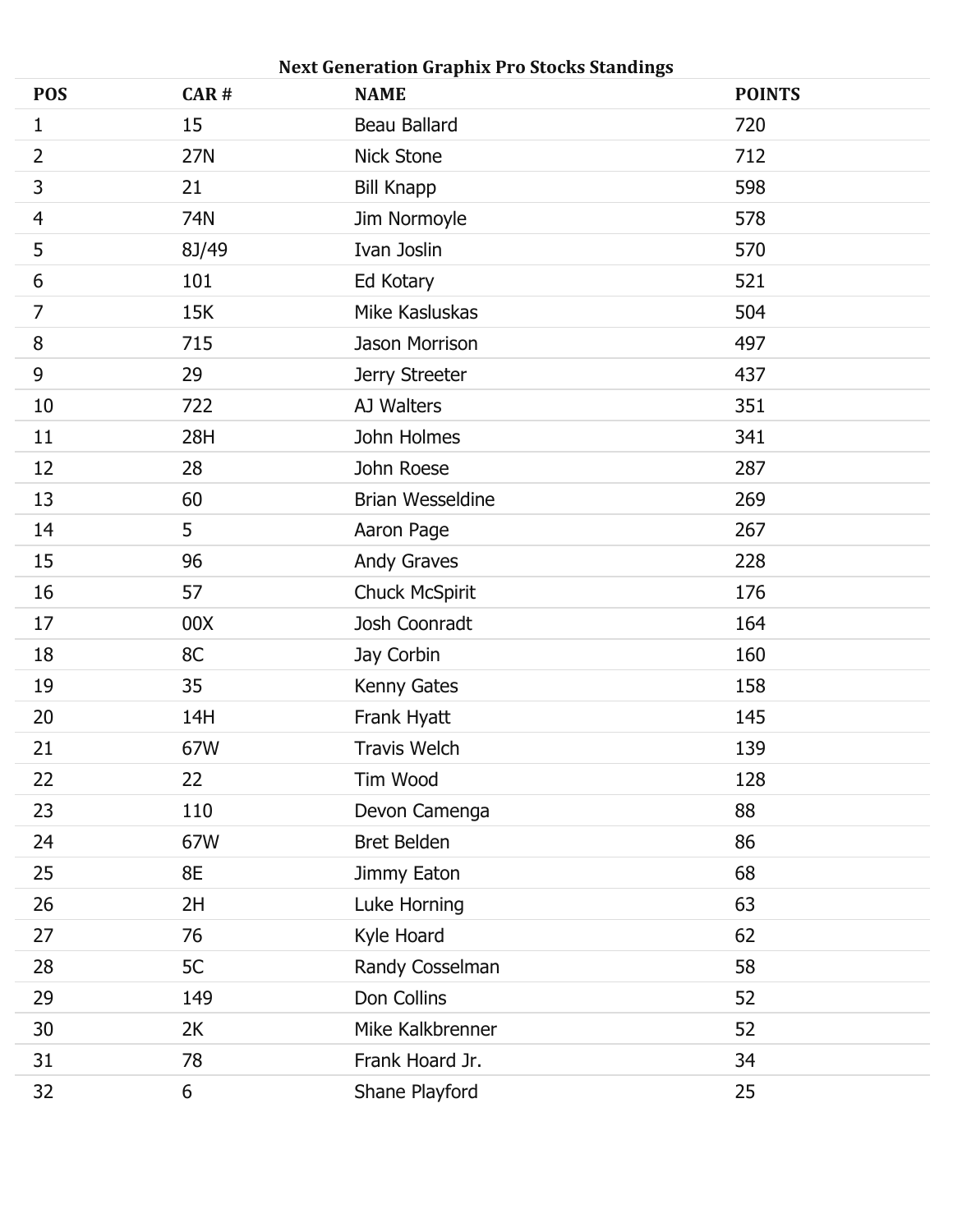| <b>POS</b>     | CAR#           | <b>Fastline Performance Limited Sportsman</b><br><b>NAME</b> | <b>POINTS</b> |
|----------------|----------------|--------------------------------------------------------------|---------------|
| 1              | 82             | David Hackett Jr.                                            | 710           |
| $\overline{2}$ | 314            | Clayton Dumond                                               | 708           |
| 3              | <b>16S</b>     | Jeremy Slosek                                                | 684           |
| $\overline{4}$ | 52M            | Matt Backus                                                  | 576           |
| 5              | 17             | Mike Haman                                                   | 470           |
| $6\,$          | 42L            | Jason Lopes                                                  | 424           |
| $\overline{7}$ | 16             | Amber Jacobs                                                 | 342           |
| 8              | 116            | Alexis Jacobs                                                | 336           |
| $9\,$          | 44C            | Ed Downing                                                   | 322           |
| 10             | 17S            | <b>Ernie Staelens</b>                                        | 304           |
| 11             | 57             | Eric Jensen                                                  | 234           |
| 12             | 92C            | Lance Hill                                                   | 220           |
| 13             | 25             | Stephen Gray                                                 | 212           |
| 14             | 47H            | Alex Hughes                                                  | 199           |
| 15             | 1              | <b>Nick Stone</b>                                            | 164           |
| 16             | 17M            | Seth Martin                                                  | 86            |
| 17             | 20             | Carl Schilling                                               | 82            |
| 18             | 15             | <b>Tyler Lawrence</b>                                        | 56            |
| 19             | 14J            | Jeremy Tyrrell                                               | 50            |
| 20             | 557            | Pat Nolan                                                    | 48            |
| 21             | 1D             | Kyle Dingman                                                 | 46            |
| 22             | 18             | Mark Potter                                                  | 46            |
| 23             | $\overline{4}$ | John Anderson                                                | 45            |
| 24             | 85             | Bob Rowback                                                  | 42            |
| 25             | 17C            | Connor Prokop                                                | 38            |
| 26             | 12             | Max Rose                                                     | 38            |
| 27             | O <sub>1</sub> | Dylan Nichols                                                | 34            |
| 28             | 55             | Johnathan Feagles                                            | 32            |
| 29             | 39             | <b>Rich Riggs</b>                                            | 30            |
| 30             | 5 EJ           | EJ Gallup                                                    | 15            |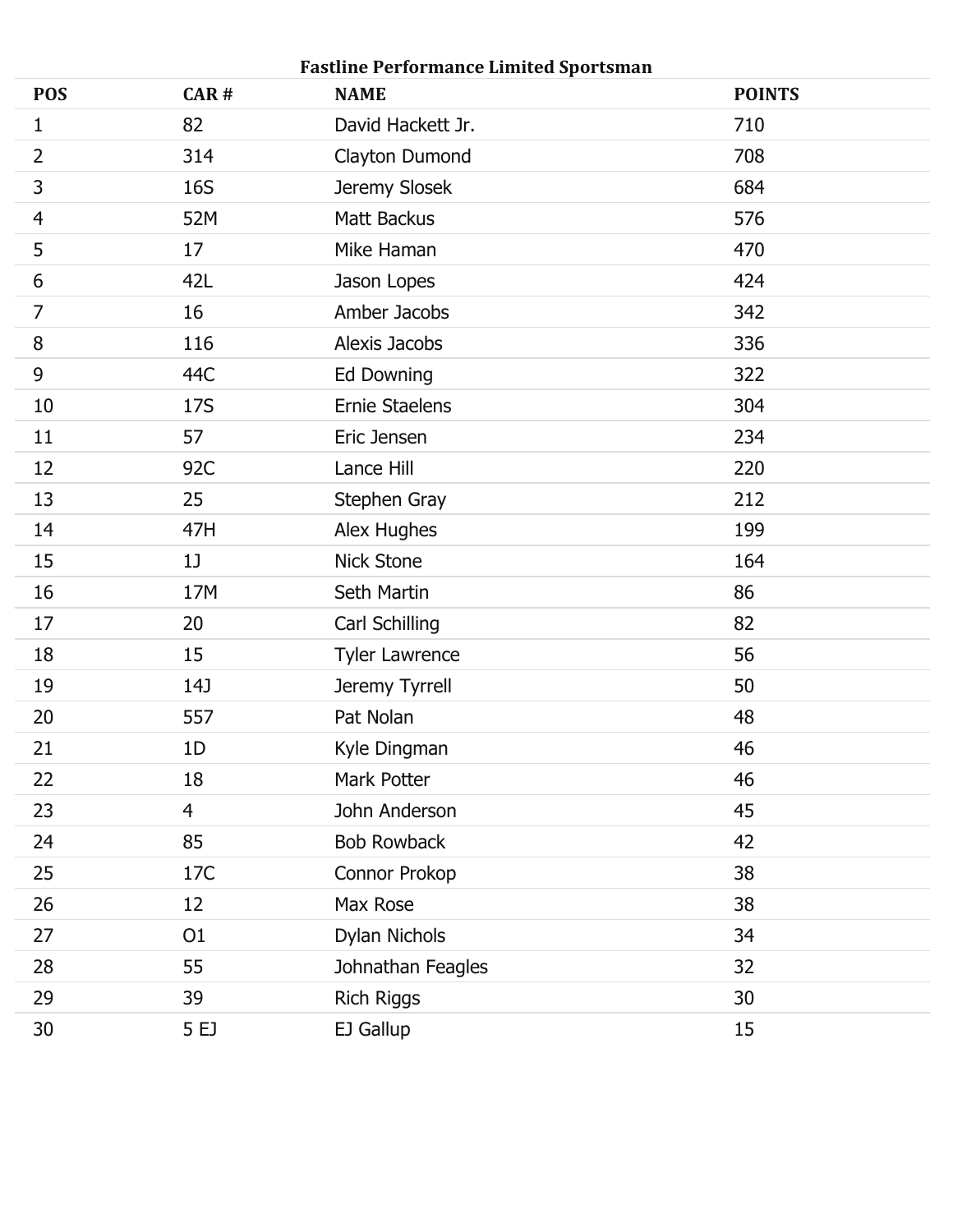|                | <b>Cool Stuff Antiques Four Cylinders</b> |                        |               |  |  |
|----------------|-------------------------------------------|------------------------|---------------|--|--|
| <b>POS</b>     | CAR#                                      | <b>NAME</b>            | <b>POINTS</b> |  |  |
| 1              | 27 D                                      | Justin Pope            | 596           |  |  |
| $\overline{2}$ | XXX <sub>D</sub>                          | Donald Kimbal          | 542           |  |  |
| $\mathsf{3}$   | 21 D                                      | Corey Valade           | 528           |  |  |
| $\overline{4}$ | 68F D                                     | Jean Foster            | 526           |  |  |
| 5              | 54 S                                      | Wayne Russell          | 504           |  |  |
| 6              | 36 D                                      | Matt Buckovan          | 478           |  |  |
| $\overline{7}$ | 212 S                                     | <b>TJ Marlitt</b>      | 372           |  |  |
| $8\,$          | 17 D                                      | Kevin Greenfield       | 156           |  |  |
| $9\,$          | 11 D                                      | Andrew Rodriguez       | 152           |  |  |
| 10             | 22 D                                      | Dan Valade             | 114           |  |  |
| 11             | 43 D                                      | Slappy White           | 108           |  |  |
| 12             | 78 S                                      | Jacob Kimball          | 102           |  |  |
| 13             | 29 S                                      | Dale VanAllen          | 100           |  |  |
| 14             | 666 S                                     | Rudy King Jr.          | 99            |  |  |
| 15             | 41 S                                      | Evan Wright            | 90            |  |  |
| 16             | 92 D                                      | PJ Bleau               | 84            |  |  |
| 17             | 86 D                                      | Don Foster             | 70            |  |  |
| 18             | 12 S                                      | Ken Hollenbeck         | 60            |  |  |
| 19             | 02D                                       | <b>Billy Hillman</b>   | 60            |  |  |
| 20             | 8W <sub>D</sub>                           | Rich Wagner            | 52            |  |  |
| 21             | 5 D                                       | <b>Shawn Hemstreet</b> | 52            |  |  |
| 22             | 40 D                                      | Kerrie Hollenbeck      | 50            |  |  |
| 23             | 23                                        | Ray Young              | 50            |  |  |
| 24             | 44X S                                     | Hunter Tarbania        | 49            |  |  |
| 25             | 3H S                                      | Lee Horning            | 45            |  |  |
| 26             | 67                                        | Austin Steigerwald     | 44            |  |  |
| 27             | 20 D                                      | AJ VanHousen           | 42            |  |  |
| 28             | 31 D                                      | Frank Brown            | 42            |  |  |
| 29             | 354 S                                     | Andy Bolles            | 38            |  |  |
| 30             | 86 D                                      | Devin Geary            | 38            |  |  |
| 31             | 77 S                                      | Isaiah Forward         | 34            |  |  |
| 32             | 26 S                                      | Len St. Andrews        | 15            |  |  |
| 33             | 11A D                                     | Ariana Schultz         | 15            |  |  |